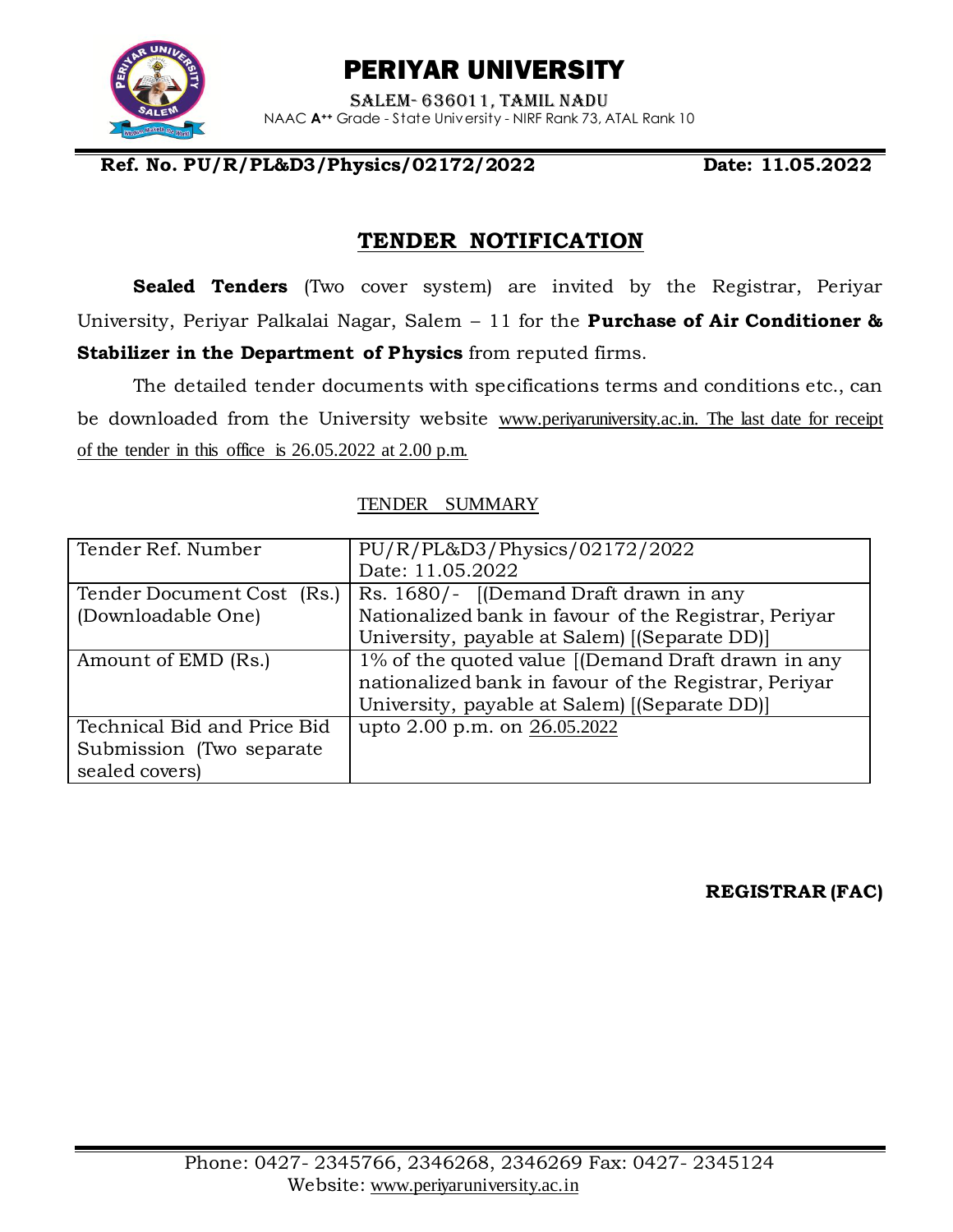

# PERIYAR UNIVERSITY

Salem – 636011, Tamil Nadu, India NAAC **A++** Grade - State University - NIRF Rank 73, ATAL Rank 10

From

To

The Registrar (FAC) Periyar University Periyar Palkalai Nagar Salem – 636 011.

**No.PU/R/PL&D3/Physics/02172/2022 Date:**

#### **NAM E OF THE SUPPLY**: **Purchase of Air Conditioner & Stabilizer in the Department of Physics**

#### **~~~~~~~~~~~~~** *Tender Conditions*

- 01) Sealed tenders (Two cover system) will be received by the Registrar upto **2.00 p.m. on 26.05.2022** for the **"Purchase of Air Conditioner & Stabilizer in the Department of Physics"** as per the specifications given in the tender schedules.
- 02) The tender shall be submitted in sealed cover superscribed as "**Tender for Purchase of Air Conditioner & Stabilizer in the Department of Physics"**  for use of Periyar University due on **26.05.2022 at 2.00 p.m**.
- 03) If the last day fixed for the receipt of tender happens to be a holiday tenders will be received on the next working day upto 2.00 p.m.
- 04) Each tender shall accompany with an **Tender Document Cost of Rs. 1680/- .** The Tender Document Cost in the form of the Demand Draft drawn in any nationalized bank in favour of the **Registrar, Periyar University, payable at Salem.** (Separate DD)
- 05) Each tender shall accompany with an **EMD at 1% of the Instrument Value**. The EMD in the form of the Demand Draft drawn in any nationalized bank in favour of the **Registrar, Periyar University, payable at Salem.** Tenders without E.M.D. will be summarily rejected. E.M.D. will not carry any interest.

#### 06) **Tenders received late will be returned to the tenderer unopened.**

07) The entries in the tender schedules shall be as for as possible without scoring and corrections and over writings and shall be legible. The unavoidable correction or scoring shall be attested by full signature of the tenderer. The tenderer should sign on each page of the tender document.

#### 08) **In the tender schedule, the tenderer should quote his rate and tax for each item separately in figures and words in the corresponding column.**

09) If the rates quoted in the schedule differ in words and figures, the lowest quoted rate will be taken.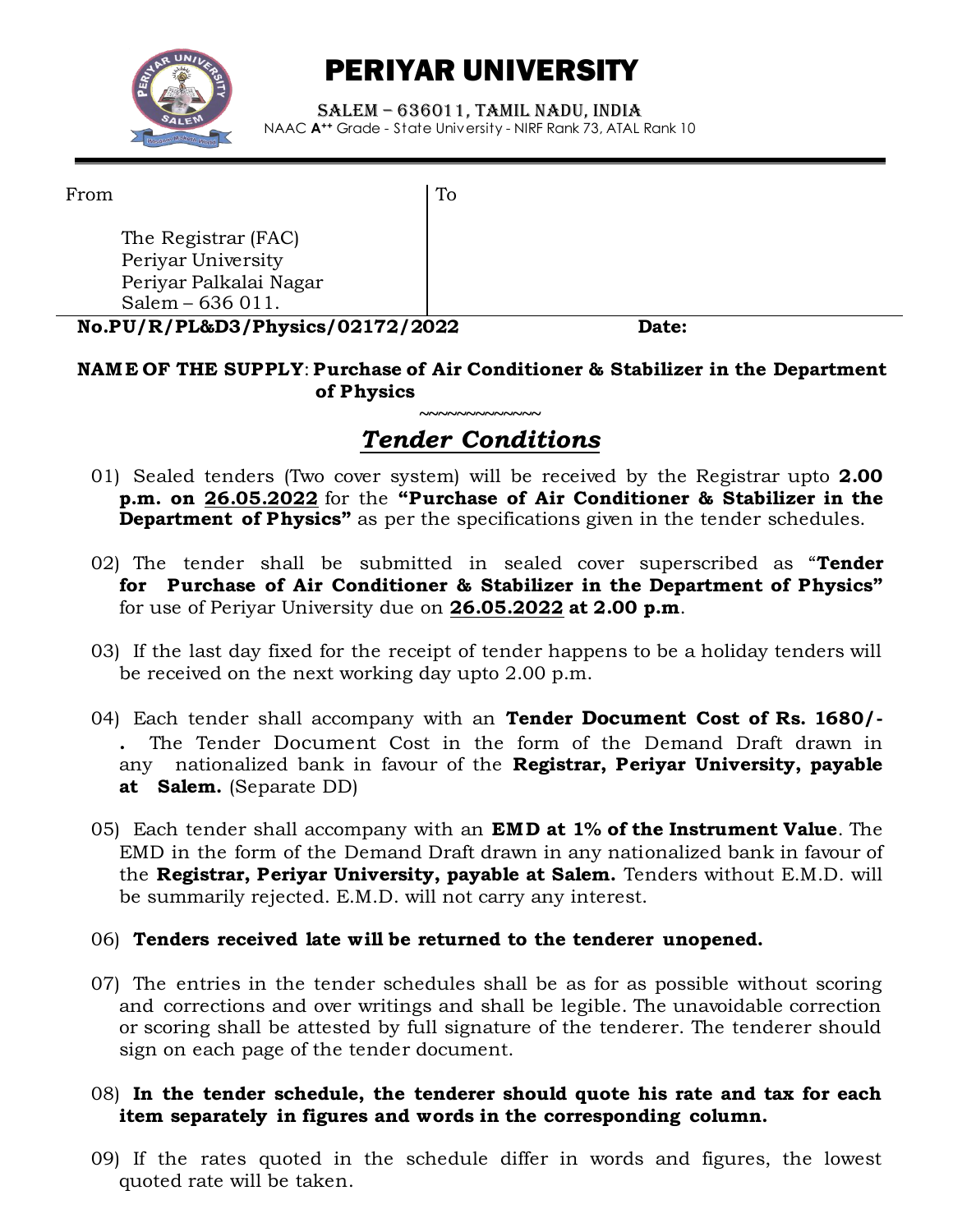- 10) No revision of rates will be accepted. Rates quoted shall be firm.
- 11) The rates quoted shall be for delivery at University Campus inclusive of charges such as packing and forwarding. Discount if any should be indicated prominently. The tenderer is solely responsible till delivery in good condition.

#### 12) **The tenderer should produce the materials as per the specifications given in the tender schedule.**

- 13) Tender shall be submitted only in this official form and the tenderer should sign on each page of the tenderer enclosed without any omission. Tenders with price variation will not be accepted.
- 14) The tender shall be valid for a period of One year from the date of opening. Tenderer should not withdraw his tender after the tenders are opened. In case the tender is withdrawn after opening, the E.M.D. will be forfeited.
- 15) The E.M.D. of the unsuccessful tenderers will be refunded on their request immediately after the disposal of tender by the competent authority. **(Provide Your Bank Name & Address, Account Number, IFSC & M ICR Number)**

#### 16) **The successful tenderer shall also furnish security deposit at 2% of the value of the order. The Security Deposit will be refunded after one year from the date of supply of materials.**

- 17) In case of failure by the tenderer to supply items demanded within the period prescribed, the Registrar shall have the power to purchase from others in lieu of rejected or not delivered goods, the excess cost and expenses will be worked out and recovered from the tenderer.
- 18) Successful tenderer should execute an agreement on stamp paper to the value of  $\bar{z}$  20/- within seven days from the date of receipt of intimation about acceptance of the tender. Failure to execute the agreement in the stipulated time will entail in forfeiture of the E.M.D.
- 19) Any dispute arising out of this contract shall be settled only on the court having jurisdiction of Salem.
- 20) The authority competent to accept the tender reserves the right to reject the tender without assigning reasons thereof.
- 21) Regarding the acceptance of supply with reference to the specifications and quality of materials supplied, the decision of the Registrar shall be final. The rejected materials should be removed within 15 days at Tenderer's cost.
- 22) This University's General rules for the supply of the materials and works will apply on this purchase also.
- 23) The goods should be supplied within 15 days of the receipt of order.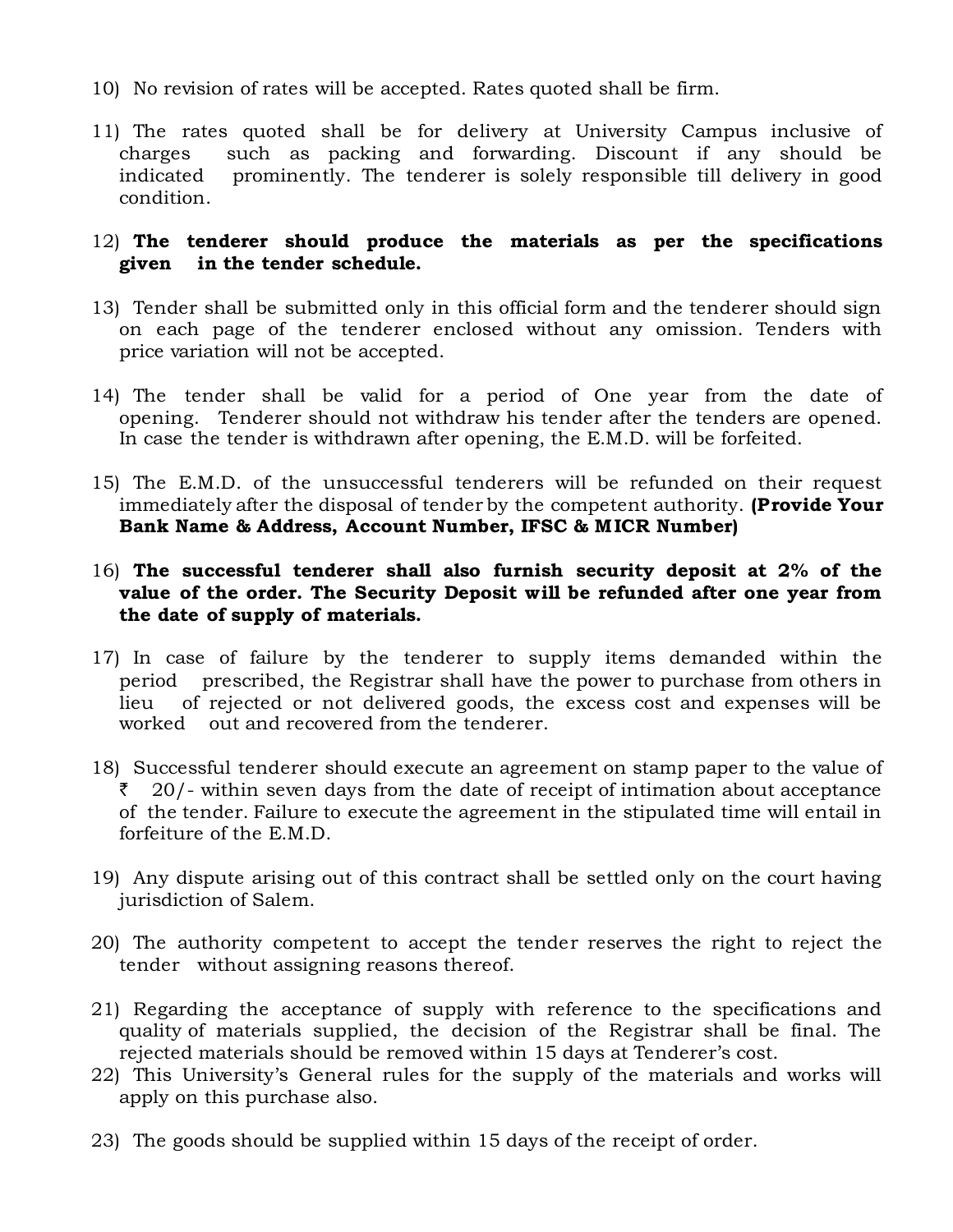- 24) If the tenderer fails in the due performance of his supply within the time fixed, the tenderer is liable to pay as liquidated damages upto 2% per month for the supply value of such portion of the materials as have not been delivered.
- 25) The tender schedule is not transferable and it should be used only by the tenderer to whom it is officially issued.
- 26) Percentage of payment to be withheld for the effective performance of the contract, provided that withheld amounts do not exceed ten percent of the total value of contract.
- 27) The cost must include the warranty maintenance for 5 years from the date of intallation.
- 28) Complete address of the firm including year of establishment, Phone No., Fax No., E-mail address etc., may be furnished.
- 29) The tenderers should be responsible for erection & installation of the equipment at destination site and for making it fully operational. Payment and terms and conditions if any for the same would be specified by the tenderer separately.
- 30) Canvassing in connection with tender/quotation is strictly prohibited.
- 31) The Company TIN/GST/PAN/CST Numbers must be mentioned in your Quotation.
- 32) The tenderer should attach the copy of Company Registration Certificate.
- 33) The tenderer shall furnish the Income Tax return certificate for last three years and copy of PAN card along with the tender documents.
- 34) The tenderer should attach the copy of GST Certificate.
- 35) List of details of works executed and list of customers shall be attached.
- 36) The tenderer shall submit the tender by "Two cover system"

"Two cover system" means a procedure under which the tenderers are required to simultaneously submit two separate sealed covers, one containing the Earnest Money Deposit and the details of their capability to undertake the tender (Technical Specification). The second price should have a quote.

37) Provide Your Bank Name & Address, Account Number, IFSC & MICR Number for EMD & Security Deposit Return and Payment Purpose.

This tender is submitted subject to agreeing to the above conditions.